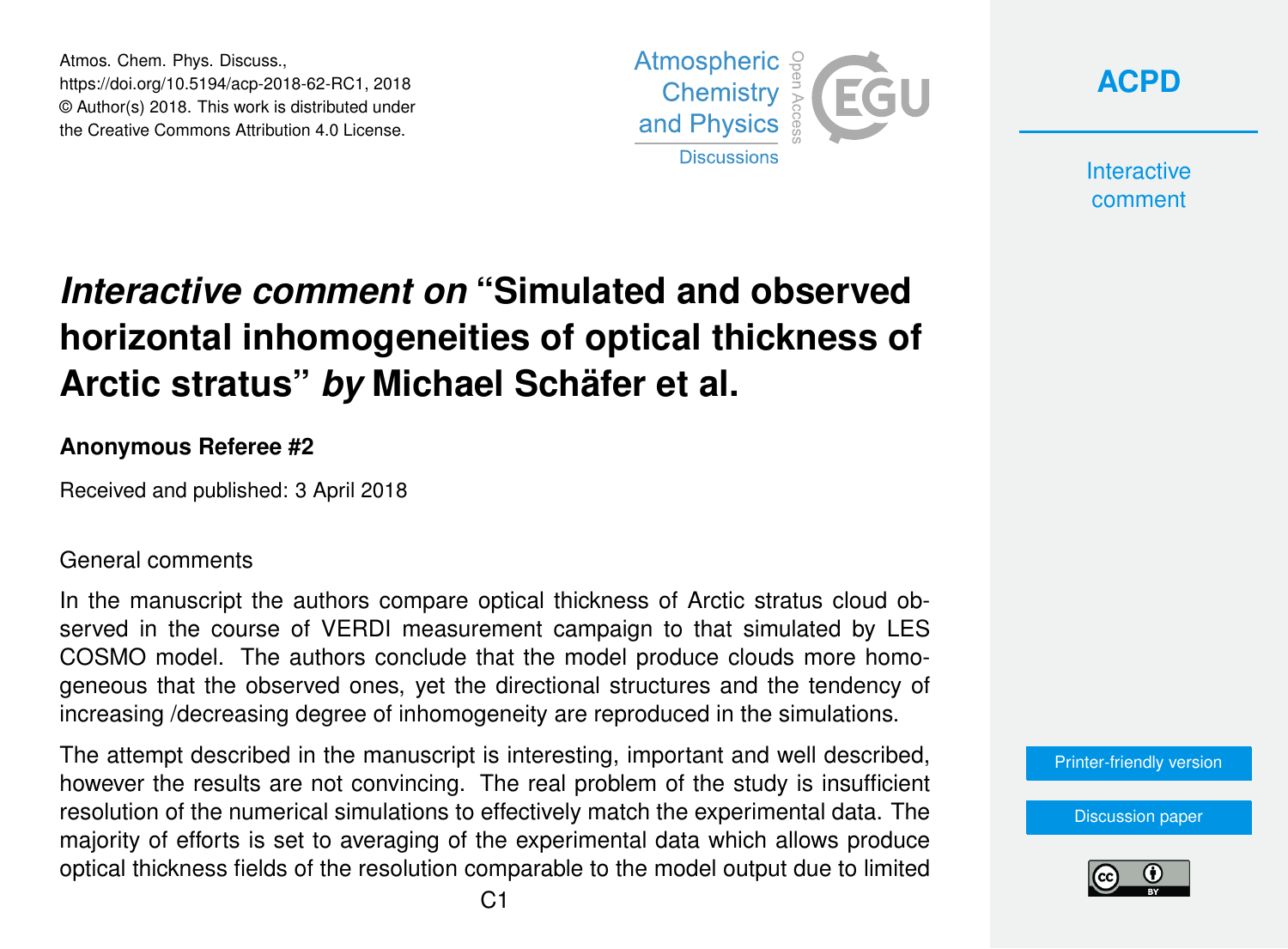model domain and poor resolution of the simulations. This causes that conclusions are weak and too far going. Nevertheless, even weak and unconvincing results from very challenging efforts can be published on condition of critical analysis of the results and suggestions for improvements. I suggest a major revision of the paper before final acceptance.

Specific comments and suggestions for improvement

p. 5 Fig.2 Why you do not show wind components? Later you discuss directional shear...

3.1. Simulations Model set-up is not detailed enough. Please describe fluxes, radiation, microphysics in few sentences, referencing is not enough. Subversions on May 14-15 and 16-17 are at very different heights. Was vertical resolution at inversion height comparable?

p.6 l. 17 "to avoid numerical issues" really? Or data from dropsondes represent actual realization along trajectory, not a good choice for initial profiles?

p. 7 l. 12 WD in Fig 4 I guess is for wind direction, but generally the figure is hard to interpret. E.g. the same wind shear whether in the middle of the given colour and at the edge of colours can be visible or not. I fill not comfortable with this plot.

Section 4.2 The section shows nicely discrepancies between the experimental data and the simulation. Why in conclusion do you not call for higher resolution simulations? In the supplementary material of the paper you cite (Pedersen et al., 2016) there are suggestions that basic cloud patterns are reproduced reasonably in smaller domain. Why do you not perform sensitivity analysis due to model resolution?

Section 4.3 Again: your model domain larger than the swath of the measurements. Why not to run model in smaller domain but at higher resolution? In particular when you conclude that the decorrelation length increases with decreasing spatial resolution. . ..

Section 5.1. I think that your conclusion that the motel captures temporal changes of

**[ACPD](https://www.atmos-chem-phys-discuss.net/)**

**Interactive** comment

[Printer-friendly version](https://www.atmos-chem-phys-discuss.net/acp-2018-62/acp-2018-62-RC1-print.pdf)

[Discussion paper](https://www.atmos-chem-phys-discuss.net/acp-2018-62)